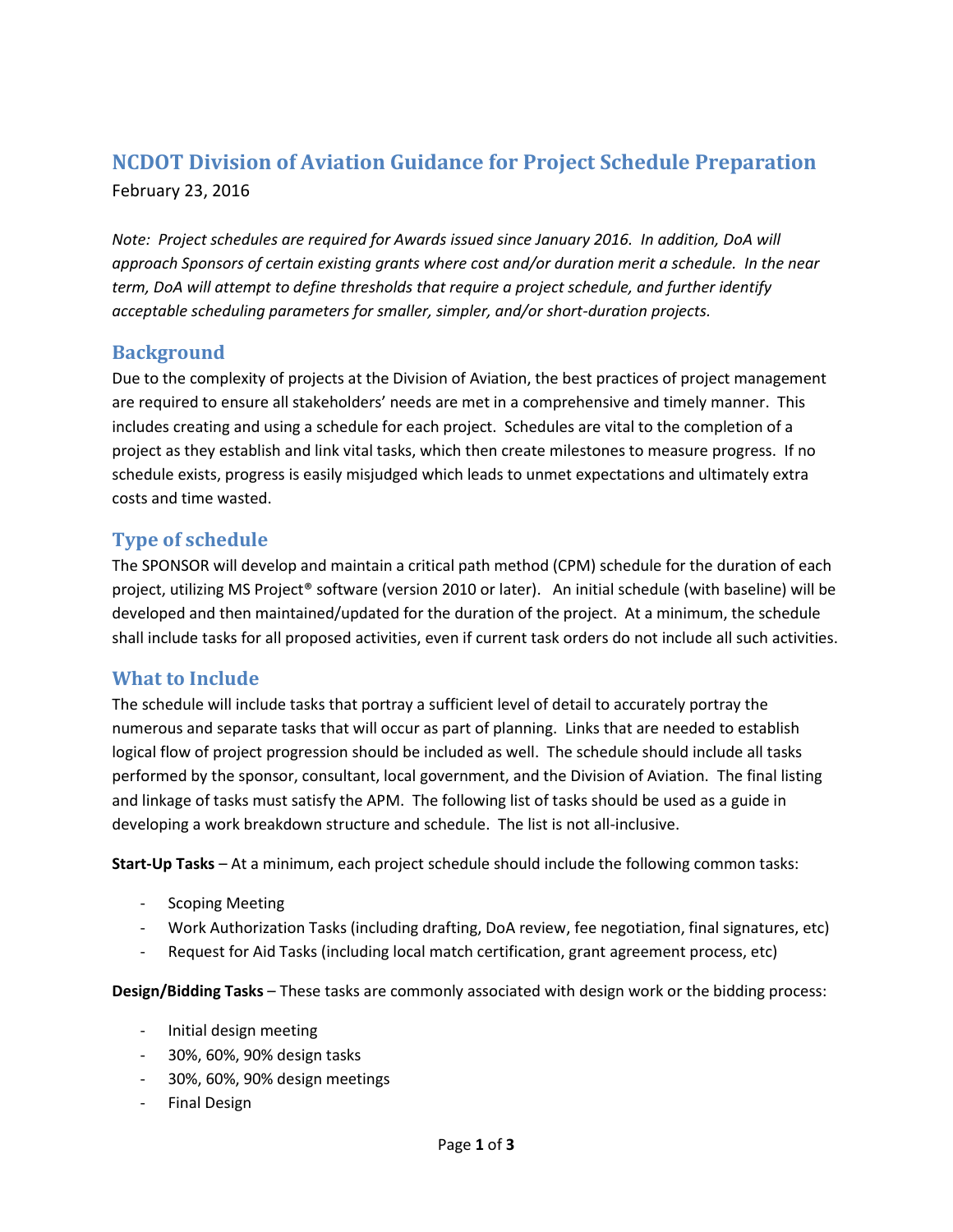- DoA review of design
- DBE/MBE/WBE Goal Determination tasks
- Environmental Documentation tasks
- Cost estimate by engineer
- Prepare construction/bid specifications
- Advertise project (should include publishing, bid period, and responding to RFIs)
- Review of bids and proposals

**Construction Tasks** – These tasks are commonly associated with construction work in projects:

- Contract Execution
- Pre-construction meeting
- Contractor mobilization/Site preparations
- Construction process (specific tasks should be included for indication of progress)
- Final inspection/Punch-list Process (includes a pre-final inspection and final inspection)
- Closeout
- Post-construction and warranty period

**Land Acquisition Tasks** – These tasks are commonly associated with land acquisition processes:

- Appraisal
- NCDOT Right of Way Review
- Review Appraisal
- Negotiations (If necessary)

**Float** – The allowance of extra time to accomplish a task than is initially estimated is considered "float". It may be appropriate to use float in developing a project schedule especially one that has a significant level of effort. The float or extra time may be consumed to put a lagging project back on schedule after unforeseen events. The SPONSOR's use of float will be reviewed by the APM with the rest of the proposed schedule.

#### **MS Project® Formatting**

All tasks will be labeled with a task description and completion date adjacent to the progress bar, and will graphically portray all logical task links. Enable the gridline feature using row dashes. Tabular data shown to the left of each activity bar will include, in order: Task ID Number, Task Description, Duration, Predecessors, Start Date, and Finish date. Critical path tasks must be shown in red. When setting up the project calendar use a 5-day work week.

DoA-specific task durations should be established as follows:

- Review Work Authorization: 12 business days
- Review independent fee estimate (IFE): 20 business days
- Review/Approve Request for Aid: 12 business days
- Obtain Approval for Project at Board of Transportation: 40 business days